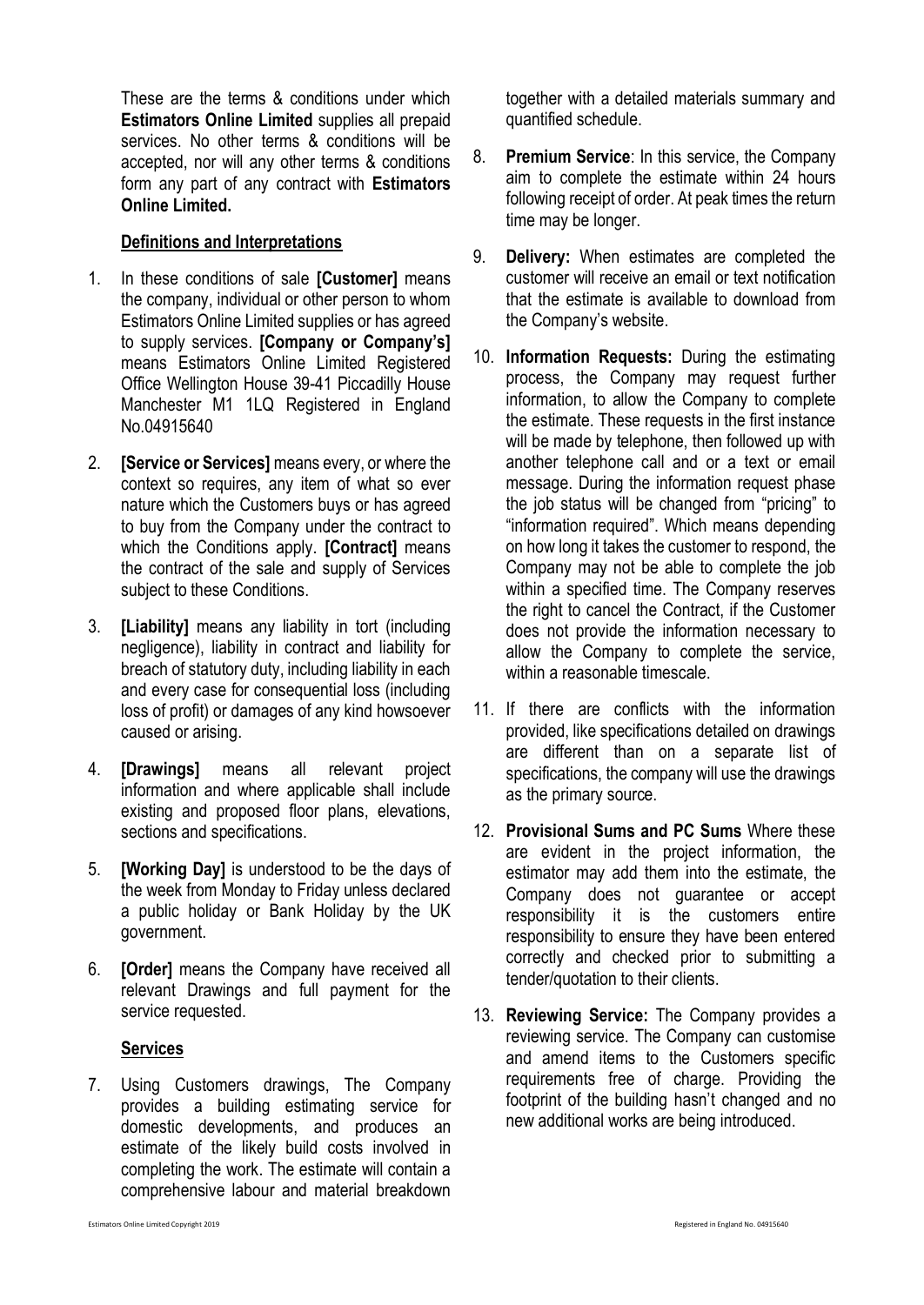14. **Online Services**: The Company offers free Interactive Services on its website. Customers can amend estimates online. Functions include changing labour rates, materials pricing, key elements, contract duration, preliminaries, equipment hire, contingency and profit margins. In addition, customers can add lump sums, PC sums & provisional sums to estimates and create/edit opening and closing notes to a client copy estimate. customers can download documents as PDF, WORD or EXCEL files.

## **Purchase, Price and Payment**

- 15. The Company agrees to provide Services to the Customer once the Customer provides sufficient relevant project information and payment in full for the requested service. The Company's acceptance of the Customer's order will take place when the Company [call OR write OR email] the Customer to accept it, at which point a contract will come into existence between the Company and the Customer. If the Company is unable to accept the Customer's order, the Company will inform the Customer of this and will not charge the Customer for the service. This might be because of unexpected limits on the Company's resources which the Company could not reasonably plan for, because the Company has identified an error in the price or description of the product or because the Company is unable to meet a delivery deadline the Customer has specified.
- 16. The Price shall be that on the Company's current price list, any price variation quoted in any agreement will be the Company price ruling at the date thereof.
- 17. The Company reserves the right to amend its price lists at any time without prior notice.
- 18. The Customer shall make all payments to the Company in pounds sterling.
- 19. The basic date of supply shall be the date the request was accepted by the Company. The actual tax point of sale shall be the date when the Service was completed. If for any reason the Customer cancels the order between these dates the Company reserves the right to charge the Customer the full order price if any part of the estimate has been processed.
- 20. The Company operates a paperless policy and therefore does not except paper service requests received by hand or by post. All requests must be submitted electronically either by email or by using the upload facility on the company's website. All submitted documents must be in PDF format. The Company will reject enquiries that require it to extract documents from third party cloud-based storage systems.
- 21. **Documents received**: Service requests received after 16:00 (4pm) may not be processed until the following working day. In these instances, the date of acceptance will be the following working day.
- 22. **Estimates**: All building estimates produced by the Company are estimates and never intended to be fixed quotations. Accordingly, the Company does not guarantee or accept responsibility for any variation in the actual build cost of any project detailed by the drawings provided by the Customer and the estimate of that build cost provided by the Company.
- 23. The Company has no responsibility to the Customer other than to complete and return the estimate and to provide a free reviewing service. It is the responsibility of the Customer to make sure all information given to the Company are correct. If the Customer wishes to make a change to the service it has ordered it should contact the Company as soon as possible. The Company will let the Customer know if the change is possible and will let the Customer know about any changes to the price of the product, the timing of supply or anything else which would be necessary as a result of the requested change.
- 24. The Company may need certain information from the Customer so that it can supply the services. The Company will contact the Customer to ask for this information. If the Customer does not give the Company this information within a reasonable time, or if the Customer gives incomplete or incorrect information, the Company may make an additional charge of a reasonable sum to compensate it for any extra work that is required as a result. The Company will not be responsible for supplying the services late or not supplying any part of them if this is caused by the Customer not providing the information it needs within a reasonable time.

## **Limitations**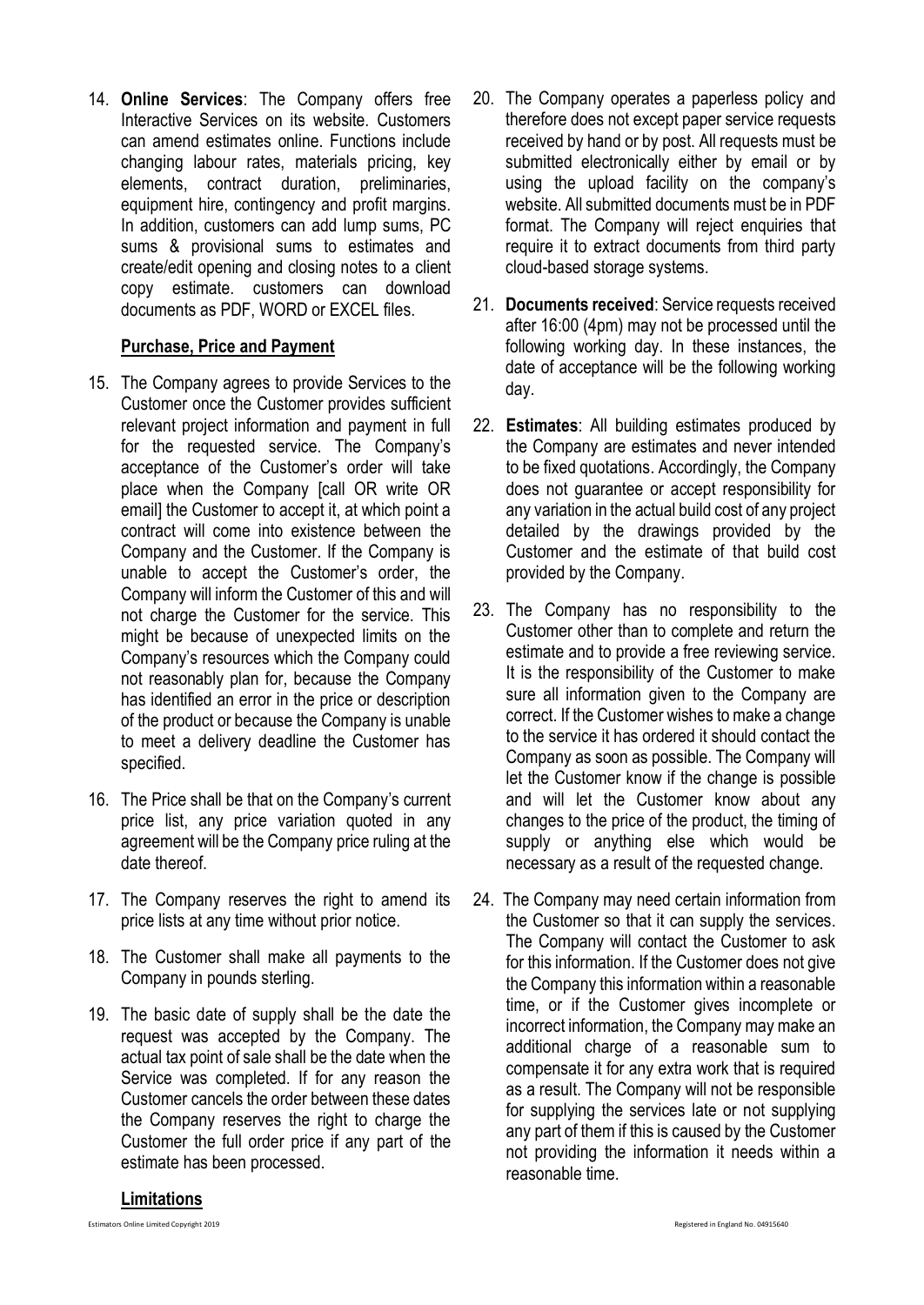- 25. The Customer acknowledges that any statement or representation made or given on The Company's behalf, any estimate of quantities needed, advice as to the suitability of any goods for a particular purpose and any plan or measurement given by the Company is given for guidance only and without liability.
- 26. Any typographical error or clerical omission in any sales literature, estimate, price list or other document issued by the Company may be corrected without any liability.
- 27. **Third Parties:** Any information or data given in confidence, which may be exchanged by The Company and the customer insofar as it is not demonstrably public knowledge shall not be divulged to any third party and may only be used for the purposes of providing the service and not in any other connection whatsoever.
- 28. **Notices:** All notices to be given under the contract shall be given by email to the registered office or principle place of business of the party to be notified. Delivery is deemed to have been effected at the point of despatch. The Company accepts no liability for delay or non-delivery.
- 29. **Force Majeure:** The Company shall be entitled to cancel the contract or reduce the volume of service to be provided if it is prevented from providing the service through any circumstances beyond its control including (but not limited to) industrial action, war, fire or prohibition or enactment of any kind, and will not be liable for any loss or damage incurred whatsoever arising therefrom.
- 30. **Termination**: Without prejudice to any other remedies The Company may have against the Customer the Company may terminate the contract on notice to the Customer, upon the Customer becoming bankrupt or insolvent or upon a resolution to wind up the Customer being passed, or a receiver, administrative receiver or administrator being appointed.
- 31. **Improvements and Modifications:** The Company may make such improvements and modifications, as it deems necessary to the service without notice to the Customer from time to time.
- 32. **Delays:** If the Company's supply of the services is delayed by an event outside the Company's

Estimators Online Limited Copyright 2019 Registered in England No. 04915640

control then the Company will contact the Customer as soon as possible to let the Customer know and the Company will take steps to minimise the effect of the delay. Provided the Company does this it will not be liable for delays caused by the event.

- 33. **Entire Agreement:** Each Contract (together with any documents referred to therein) shall constitute the entire agreement and understanding between the parties in connection with its subject matter and supersedes and terminates all prior agreements, undertakings and arrangements (both written and oral) between the parties relating to subject matter of that Contract.
- 34. **Third Party Rights:** It is not the intention of The Company that any third party should have the benefit of a contractual relationship between The Company and the Customer.
- 35. **Limitation of Liability**: To the full extent allowed by Law, The Company excludes itself and its Merchant associates of any liability, whether based in contract or tort (including negligence), for incidental, consequential, indirect, special, or punitive damages of any kind, or for loss of revenue or profits, loss of business, loss of information or data, or other financial loss arising out of or in connection with the sale, use, performance, failure or interpretation of its service, even if the Company or its Merchant associates has been advised of the possibility of such damages, and limits its liability to a full refund of the purchase price paid, at the Company's option.
- 36. **Law and Jurisdiction:** These conditions are being governed by and construed in accordance with English law any proceedings brought by either party will initially be referred to arbitration and only in the circumstances where arbitration was to fail would proceedings then be issued in the High Court in Manchester.
- 37. **Assignment:** The customer shall not assign the contract or any part thereof, without prior written consent of the Company.
- 39. **Contact Us:** You can contact the Company by telephone 0161 286 8601 or Email to: mail@estimators-online.com